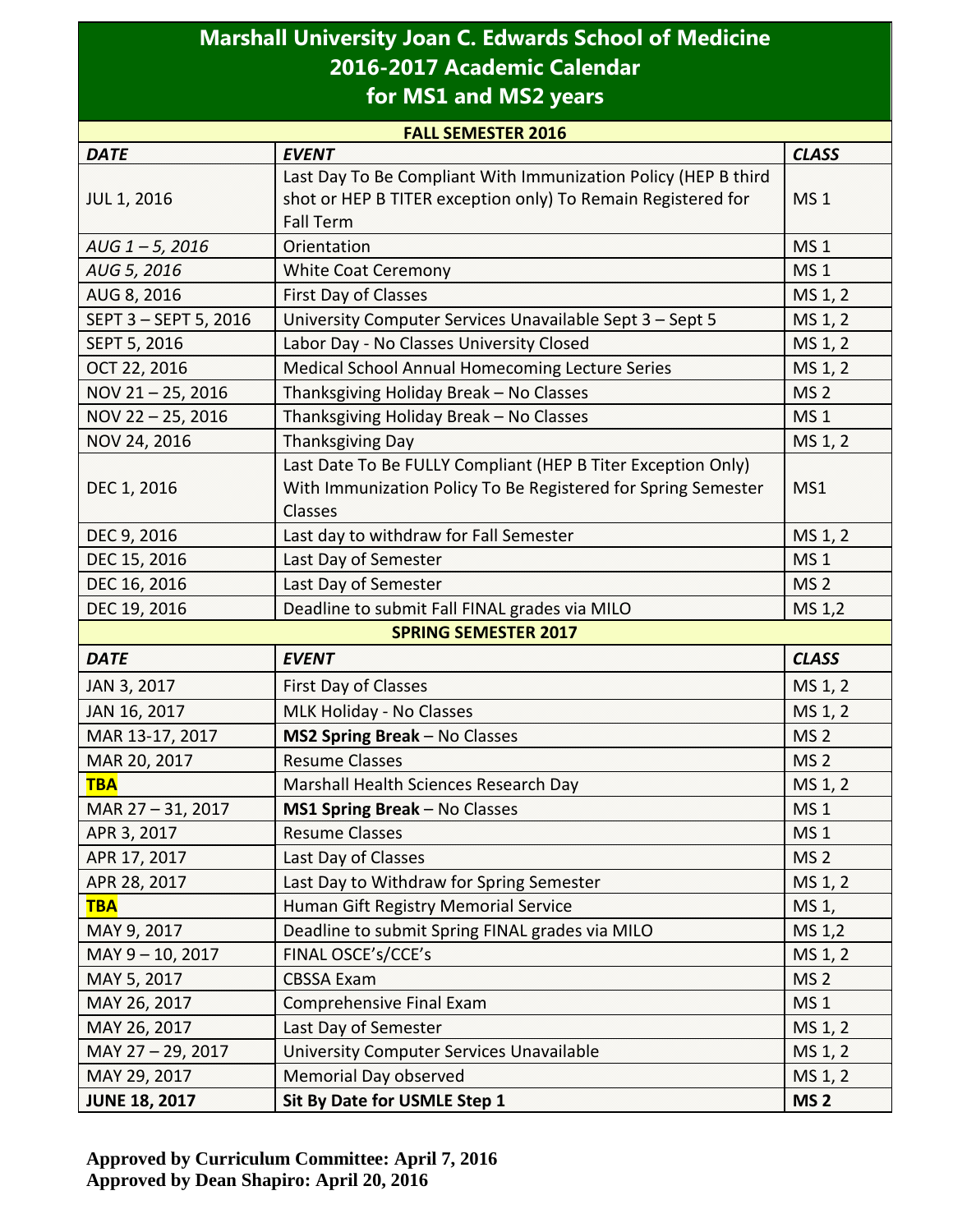| <b>Marshall University Joan C. Edwards School of Medicine</b><br>2016-2017 Academic Calendar<br>for MS 3 year |                                                        |                                                                                                                                                    |  |  |
|---------------------------------------------------------------------------------------------------------------|--------------------------------------------------------|----------------------------------------------------------------------------------------------------------------------------------------------------|--|--|
| <b>DATE</b>                                                                                                   | <b>EVENT</b>                                           | <b>CALENDAR NOTES</b>                                                                                                                              |  |  |
| <b>July 5, 2016</b>                                                                                           | <b>MS3 Clinical Orientation</b>                        |                                                                                                                                                    |  |  |
| <b>ROTATION 1</b><br>JUL 6 - AUG 26, 2016                                                                     | Block A: JUL 6 - JUL 30<br>Block B: JUL 31 - AUG 26    | JULY 13 - BLS Training (do not report to<br>clerkship)<br><b>JULY 28 - Risk Management Seminar</b>                                                 |  |  |
| <b>ROTATION 2</b><br>AUG 29 - OCT 21, 2016                                                                    | Block A: AUG 29 - SEPT 24<br>Block B: SEPT 25 - OCT 21 | SEPT 3 - SEPT 5, 2016 University Computing<br>Services Unavailable<br>SEPT 5 - Labor Day University Closed<br><b>OCT Homecoming Lecture Series</b> |  |  |
| <b>ROTATION 3</b><br>OCT 24 - DEC 16, 2016                                                                    | Block A: OCT 24 - NOV 19<br>Block B: NOV 20 - DEC 16   | <b>Thanksgiving Holiday</b><br>12:01 a.m., NOV 26 through<br>12:01 a.m., NOV 27                                                                    |  |  |
| <b>WINTER BREAK DEC 17, 2016 - JAN 1, 2017</b>                                                                |                                                        |                                                                                                                                                    |  |  |
|                                                                                                               | <b>UNIVERSITY CLOSED DEC 23, 2016 - JAN 2, 2017</b>    |                                                                                                                                                    |  |  |
| <b>ROTATION 4</b><br>JAN 3-FEB 24, 2017                                                                       | Block A: JAN 3 - JAN 28<br>Block B: JAN 29 - FEB 24    | Begin Scheduling for Step 2 CS and Step 2 CK                                                                                                       |  |  |
| <b>ROTATION 5</b><br>FEB 27 - APR 21, 2017                                                                    | Block A: FEB 27 - MAR 25<br>Block B: MAR 26 - APR 21   | Marshall Health Sciences Research Day - TBA                                                                                                        |  |  |
| <b>APR 22 - APRIL 30, 2017 --- SPRING BREAK</b>                                                               |                                                        |                                                                                                                                                    |  |  |
| <b>ROTATION 6</b><br>MAY 1-JUN 23, 2017                                                                       | Block A: MAY 1 - MAY 27<br>Block B: MAY 28 - JUN 23    | University Computer Services Unavailable<br>MAY 27 - MAY 29, 2017<br>MEMORIAL DAY --- MAY 29, 2017<br>CCE's                                        |  |  |